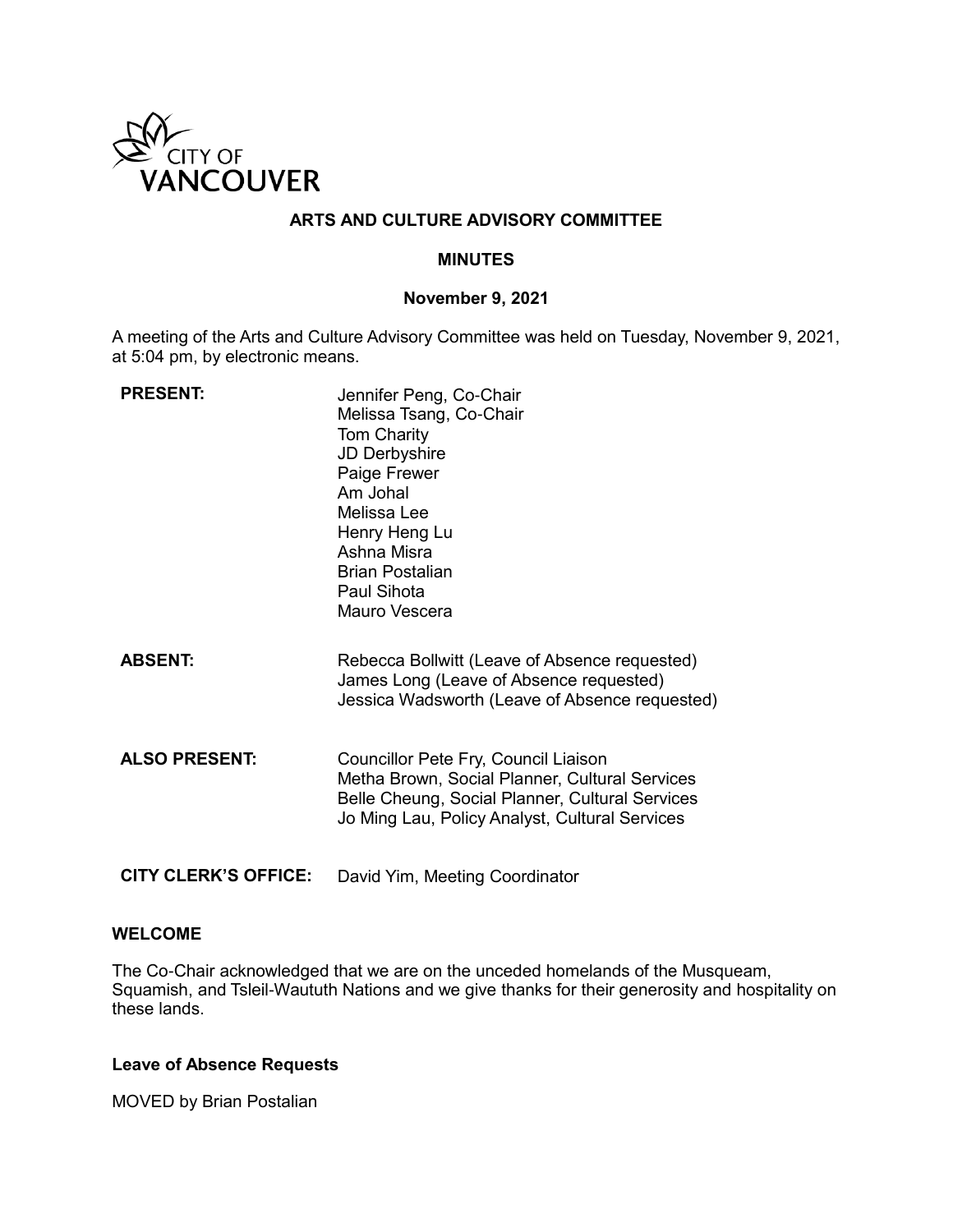### SECONDED by Melissa Lee

THAT the Arts and Culture Advisory Committee approve a leave of absence for Rebecca Bollwitt, James Long, and Jessica Wadsworth for this meeting.

### CARRIED UNANIMOUSLY

### **Approval of Minutes – September 7, 2021**

MOVED by Jennifer Peng SECONDED by Ash Misra

> THAT the Arts and Culture Advisory Committee approve the Minutes from the meeting of September 7, 2021, as circulated.

CARRIED UNANIMOUSLY

#### **1. Cultural Services Presentation**

Metha Brown, Social Planner provided a presentation on the following:

- The purpose and framework of the *Culture/Shift* plan.
- The engagement processes and the research findings from the *Culture/Shift* plan.
- The reconciliation and decolonization of the Indigenous cultural presence.
- The integration of cultural equity and accessibility into program delivery.
- The collaboration within the art and cultural ecosystems through partnership and investment.

The Cultural Services staff responded to questions from the Committee members following the presentation.

### **2. Member Updates**

No updates were provided by the members.

### **3. Liaison Updates**

Councillor Fry provided updates on the following:

• The 2022 City Capital and Operating Budget report to be considered at the upcoming December Council meeting.

Belle Cheung, Social Planner provided updates on the following:

- An overview of the Broadway Plan.
- Culture spaces and infrastructure.
- Arts and culture engagement processes.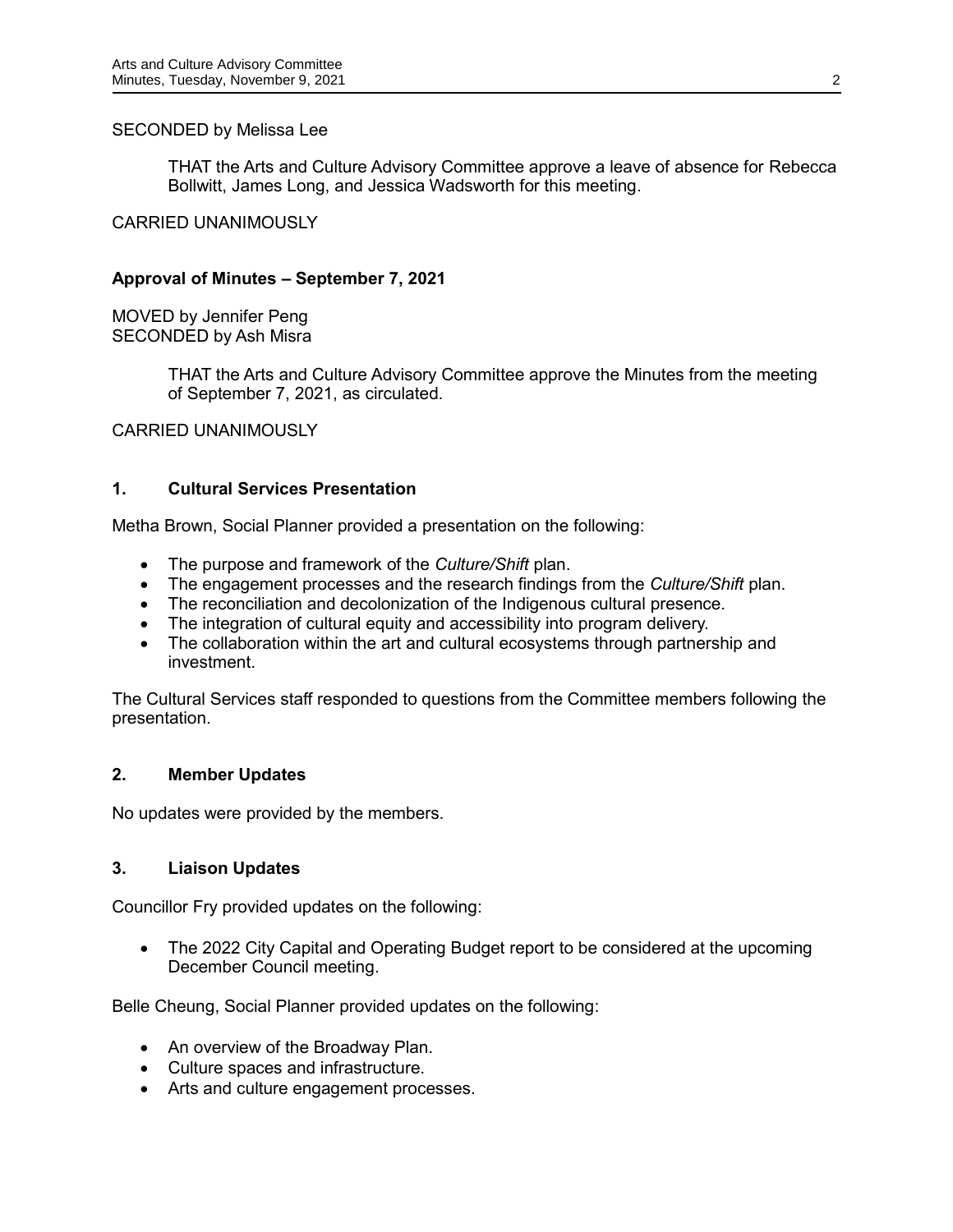The Cultural Services staff responded to questions from the Committee members following the presentation.

Henry Heng Lu, Public Arts Committee representative provided an update on the following:

- Overview of the roles and goals of the Public Arts Committee.
- Current art projects considered at the Public Arts Committee.

Paul Sihota, Civic Theatres Board representative provided an update on the following:

- Overview of the roles and goals of the Civic Theatres Board.
- Increased public interest at the theatres since the reopening of facilities.
- Transition to phrase four of the BC's Restart Plan at theatres.

#### **4. New Business**

MOVED by Paul Sihota SECONDED by Paige Frewer

> THAT the Arts and Culture Advisory Committee approve the 2022 meeting schedule from January 2022 to September 2022, as circulated below.

| <b>Date</b> | <b>Meeting Type</b>    | <b>Meeting Room</b> |
|-------------|------------------------|---------------------|
| January 11  | <b>Regular Meeting</b> | Hybrid              |
| February 15 | <b>Working Session</b> | Hybrid              |
| March 8     | <b>Regular Meeting</b> | Hybrid              |
| April 5     | <b>Working Session</b> | <b>Hybrid</b>       |
| May 3       | <b>Regular Meeting</b> | Hybrid              |
| June 14     | <b>Working Session</b> | <b>Hybrid</b>       |
| July 12     | <b>Regular Meeting</b> | Hybrid              |
| September 6 | <b>Regular Meeting</b> | <b>Hybrid</b>       |

All meetings take place on Tuesdays at 5 pm. The Regular meetings will be clerked by the Meeting Coordinator for the public record.

CARRIED UNANIMOUSLY

MOVED by Jennifer Peng SECONDED by Ashna Misra

### **WHEREAS**

The ongoing COVID-19 pandemic continues to impact on the lives of artists, cultural workers, and organizations.

THEREFORE BE IT RESOLVED THAT the Arts and Culture Advisory Committee strongly recommend that Council provide the third year of funding for *Culture/Shift*, and specifically approve the equity and economic plans in *Culture/Shift* for year three.

amended